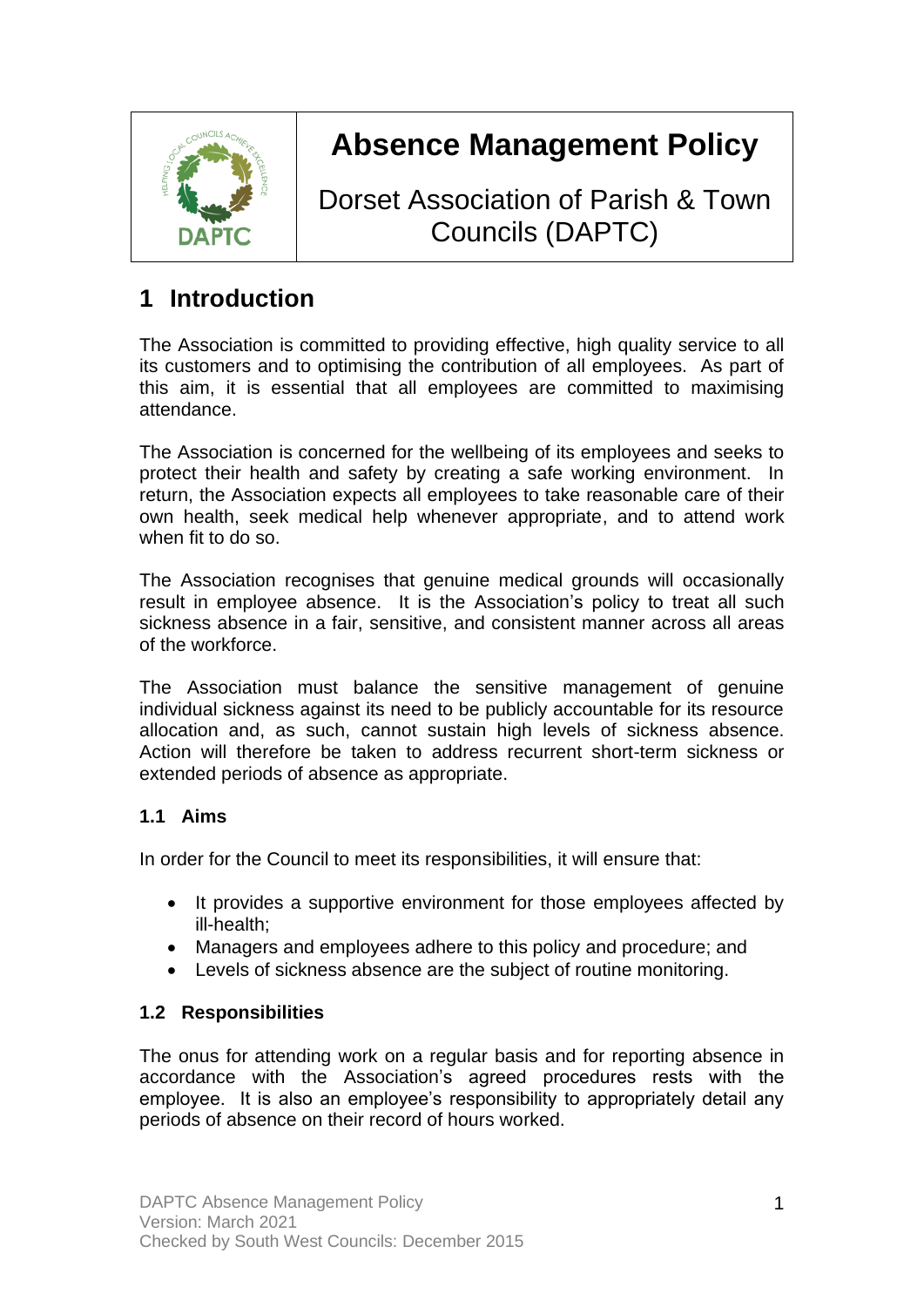The responsibility for recording, monitoring, and managing absence on a dayto-day basis lies with the Chief Executive. It is therefore essential that they ensure that all employees are aware of the Council's Absence Management Policy and Procedures.

#### **1.3 Reporting**

Employees who are unable to work due to illness/injury must contact the Chief Executive as soon as possible or arrange for someone else to do this on their behalf. This should be no later than 09.30 on the first day of absence or the nearest working day. The employee should provide some indication of:

- The nature of the absence;
- The date the injury/illness began (including weekends and holidays);
- The expected duration of the absence; and
- Whether there are any immediate work commitments that need completing/reassigning during the absence.

If the Chief Executive is unavailable, the employee should ensure that contact is made with the office.

The employee must maintain contact with his or her Line Manager during any period of sickness absence lasting longer than one day, so that the Line Manager is aware of any progress and the expected date of return to work. If the employee is unable to do so, they must arrange for someone else to do this on their behalf.

Failure to follow the sickness reporting process might lead to the absence from work being considered as unauthorised, resulting in loss of pay and possible disciplinary action.

#### **2 Certification**

Where the absence is for a period of up to seven days (inclusive of weekends) and not covered by a doctor's certificate, the employee will be asked to complete a self-certification form on their return to work.

If the absence exceeds seven days – and the employee has not already done so – the employee should provide a doctor's certificate for the remainder of the absence. The employee will need to ensure that there is always a current certificate. The doctor's certificate ('fit note') will include whether or not the employee needs to see a doctor again before returning to work.

If the doctor's certificate states that the employee "may be fit for work", the employee should inform the Chief Executive immediately. They will discuss with the employee whether there are any additional measures that may be needed to facilitate the return to work, taking into account the doctor's advice. This may take place at a Return to Work Interview or an Absence Review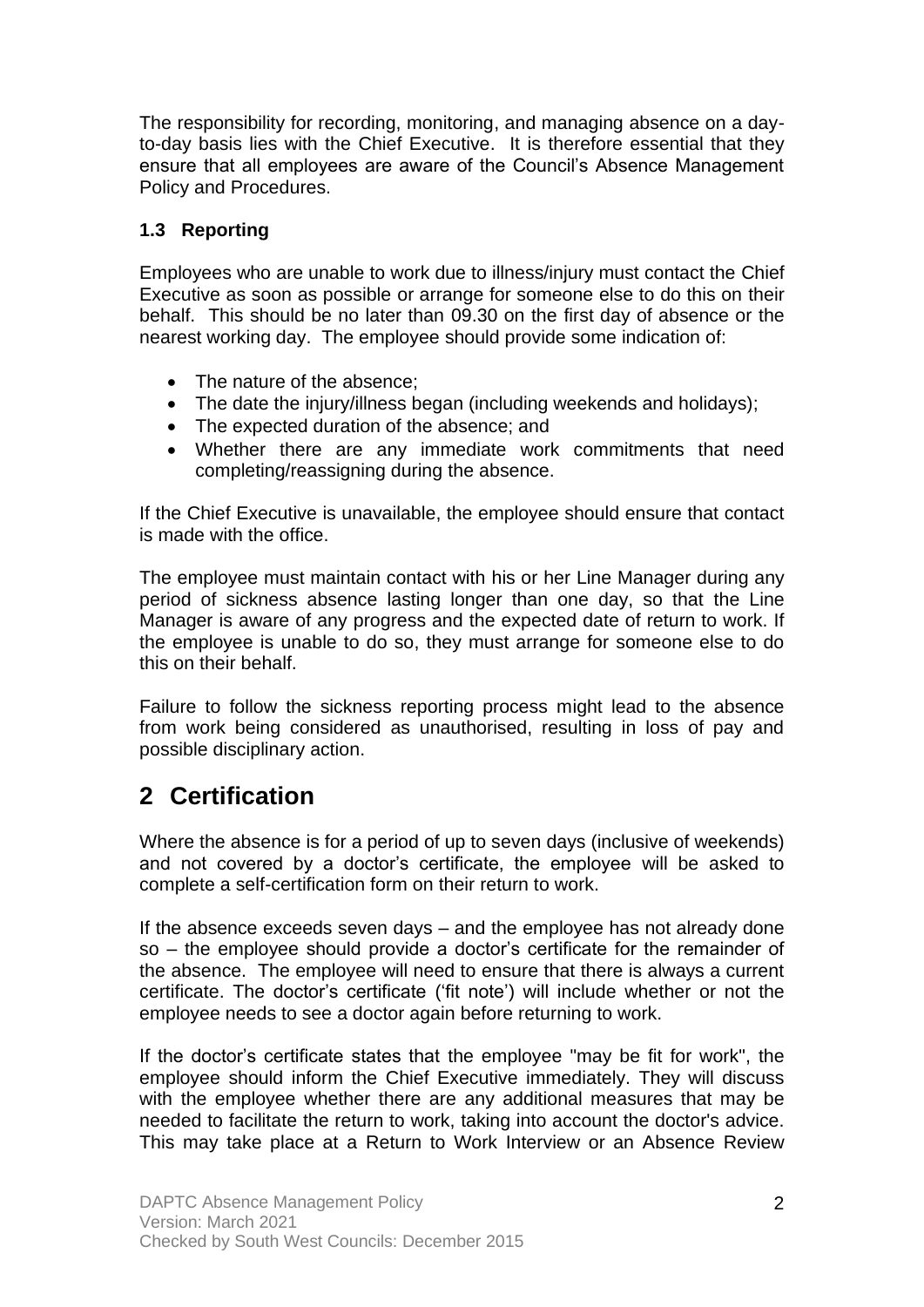Meeting. If appropriate measures cannot be taken, the employee will remain on sick leave and the Chief Executive will set a date to review the situation.

## **3 Return to Work Meetings**

When the employee returns to work after any period of absence, the Chief Executive will arrange to meet with them. This meeting will occur on the first day back or as soon as possible. The purpose of this meeting is:

- To provide an opportunity for the Chief Executive to check that the employee is fit enough to return to work;
- To give the employee an opportunity to voice any concerns that they may have and/or to identify any domestic, welfare, or work-related problems in an appropriate forum;
- To ensure that the employee is aware of work-related matters that have occurred during their absence; and
- Fill out the Sickness Declaration Form.

#### **4 Miscellaneous**

It is important that the employee complies with these procedures so that:

- The Association can be aware of any potential problems and provide assistance to the employee where necessary; and
- Any sick pay to which the employee would otherwise be entitled is not withheld or refused.

Records retained in respect of sickness absence will be treated with sensitivity and confidentiality at all times, in accordance with the provisions of prevailing Data Protection legislation. The employee is entitled to access their records on request.

### **5 Underlying Medical Conditions**

If at any stage of the Managing Attendance Review Process the employee and/or their manager identifies that their attendance may be affected by an underlying medical condition, the Chief Executive will give consideration whether to request that an Occupational Health referral is arranged.

This process would involve gaining the employee's consent to refer them to the Association's Occupational Health advisor. The purpose of this referral would be to obtain independent medical advice on:

The nature of any underlying/recurrent condition;

• How to support the employee to improve their attendance, e.g. suggestions for reasonable adjustments to the employee's work, which the Association could consider.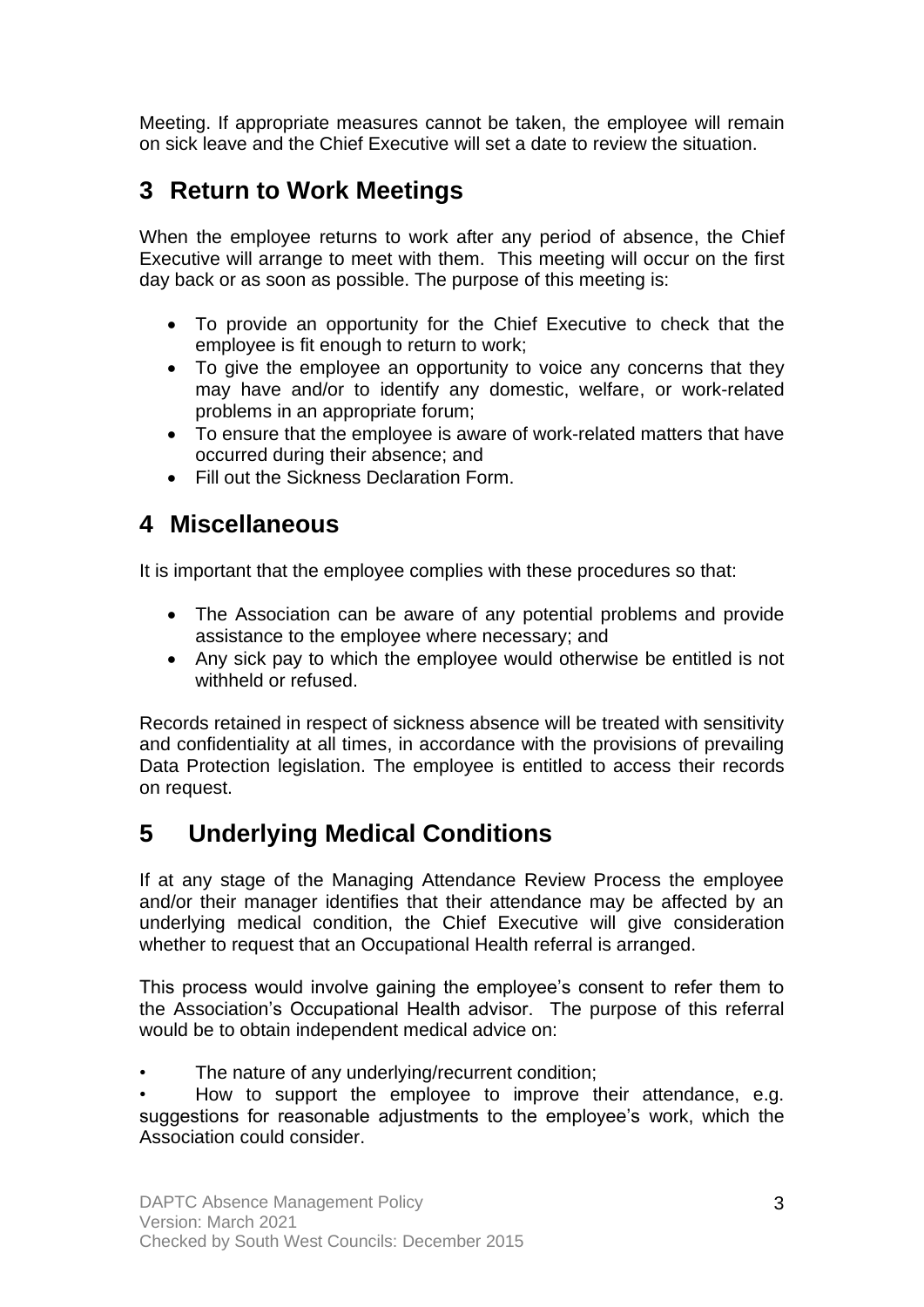Any agreed adjustments should be taken into account when applying the following procedure, which may need to be adapted accordingly.

#### **6 Frequent Intermittent Absence**

In addition to the Return to Work interviews after all periods of absence, the Council will institute a more formal review of attendance records and reasons for absence with an employee if there has been either (a) four episodes of absence or (b) a total of 10 days' short-term sickness absence within any period of 12 months. The relevant manager will arrange a sickness review meeting to meet with any employee whose absence record matches or exceeds the above criteria.

During the meeting, the manager should draw the employee's attention to their poor attendance record and the problems that their absences are causing for the Association and other employees. Where no underlying medical condition is disclosed, the employee will be advised that their attendance record will be monitored (over a period of not less than 3 months) and that significant improvement will be required. In addition, employees will be warned that if no such improvement is forthcoming, serious consideration will be given to reviewing their employment situation. This will be confirmed in writing.

Return to Work interviews will continue to be carried out following any absences that occur during this monitoring period. These interviews afford the manager the opportunity to remind the employee of the Association's concerns.

If no significant improvement in attendance is demonstrated, a further Sickness Review Meeting will be arranged. The employee will be invited in writing to attend this meeting, and will be offered the right to be accompanied by a work colleague or trade union representative. At this meeting, the employee will once again be reminded of the problems caused by the absences and, if this has not already been addressed, they will be asked if they wish to disclose any underlying medical condition or problem of which the manager is unaware. If such a condition is disclosed, the advice in section 5 above should be followed. Where no adjustments to this process have been agreed (e.g. due to an underlying medical condition), the employee will normally be told that their attendance record will be subject to a further period of monitoring (of not less than 3 months) and that their employment may be terminated if the required improvement is not effected. .

Employees whose levels of attendance improve satisfactorily during periods of informal or formal monitoring will be reminded that they will be expected to maintain these levels of attendance. Failure to do so will result in further monitoring or the initiation of formal action.

Where an employee's attendance has not improved to the required level, an Attendance Hearing will be arranged (see Section 8) to consider whether or not the employee should be dismissed.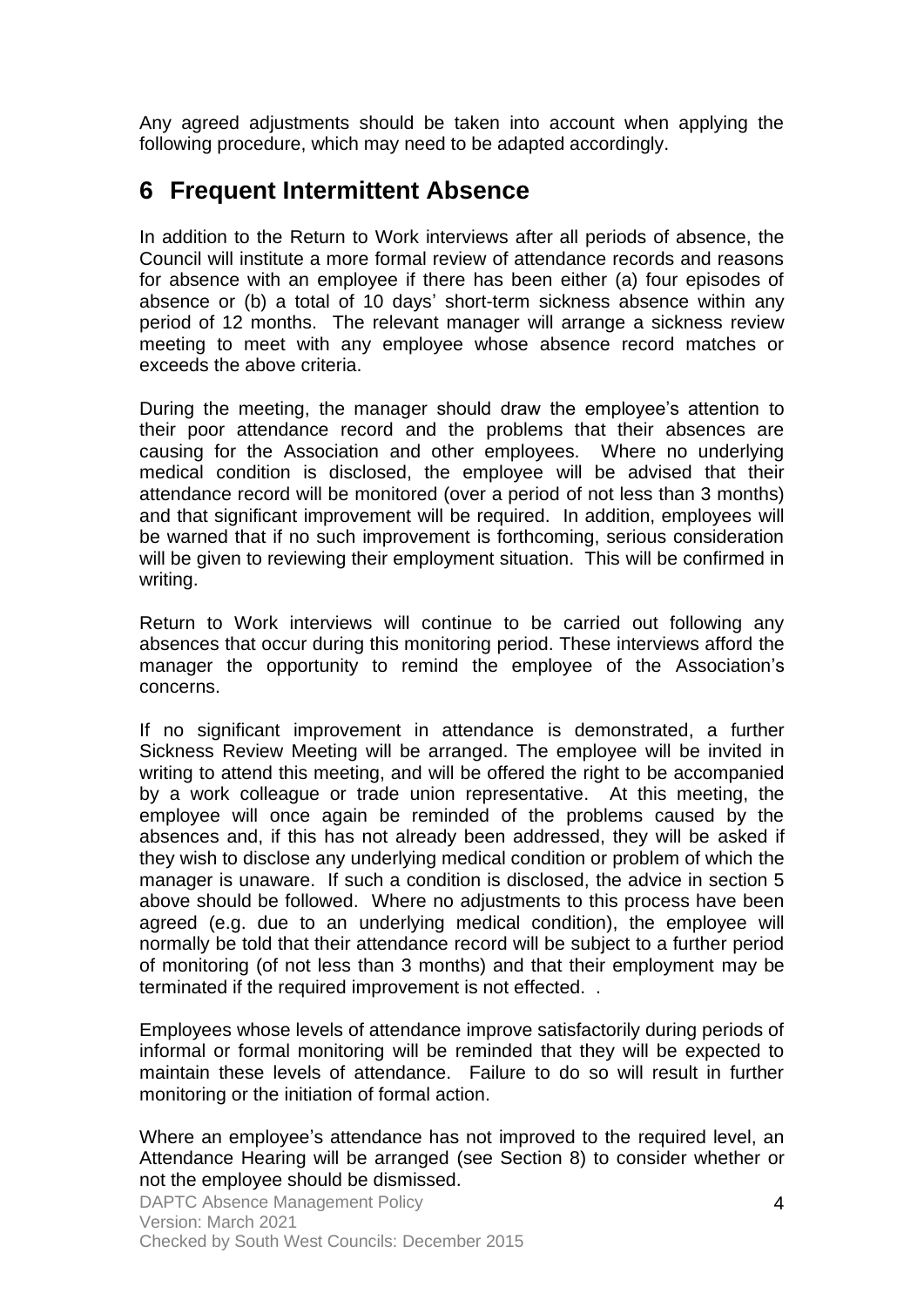# **7 Long-Term Absence**

All cases of long-term absence will be treated sympathetically and every assistance will be given to the employee to return to work. The Council will maintain contact with the employee and advise them that they should keep the Association informed of developments relating to their medical condition. The Association will hold Sickness Review Meetings with the employee during their absence, as appropriate, to: keep up to date, review the on-going absence, and offer support to the employee where appropriate.

In order to ensure that the Association has access to guidance and advice in respect of the best course of action to follow in relation to such cases of absence, employees who have been absent for a continuous period of four weeks might, depending on the nature of the absence in question, be referred to the Association's Occupational Health Physician. Where the Occupational Health Physician makes a recommendation that might affect the employee's continued employment, the relevant manager will hold a Sickness Review Meeting with the employee to discuss the alternative options. Employees may wish to have the support of a trade union representative or a work colleague present during such a meeting, and this should be positively encouraged.

Where a return to work following a period of prolonged absence might be facilitated by temporary redeployment or phased re-introduction (e.g. job sharing or part-time working) an employee can discuss these options with their manager and, If such measures are appropriate, the Association will ensure that the support mechanisms necessary for this to occur are provided. Such arrangements will be for a defined period and will be subject to joint review.

In certain cases, the Occupational Health Physician might find that an employee is unfit to perform a particular job but fit enough to undertake other types of work. In such cases, full consideration will be given to the possibility of redeployment into alternative positions. Consideration will also be given to redeployment in cases where work in a particular place poses problems with attendance.

Where an employee remains absent and a return to work is not foreseeable within a reasonable timescale, the Chief Executive will arrange a Final Sickness Review meeting (see Section 7), which may lead to an Attendance Hearing (see Section 8) to consider dismissal.

# **8 Final Sickness Review Meeting**

Prior to dismissal being considered for either frequent intermittent absence or long-term absence, the Chief Executive will meet with the individual to explore whether there are any reasonable adjustments that could be made to enable an employee to remain employed.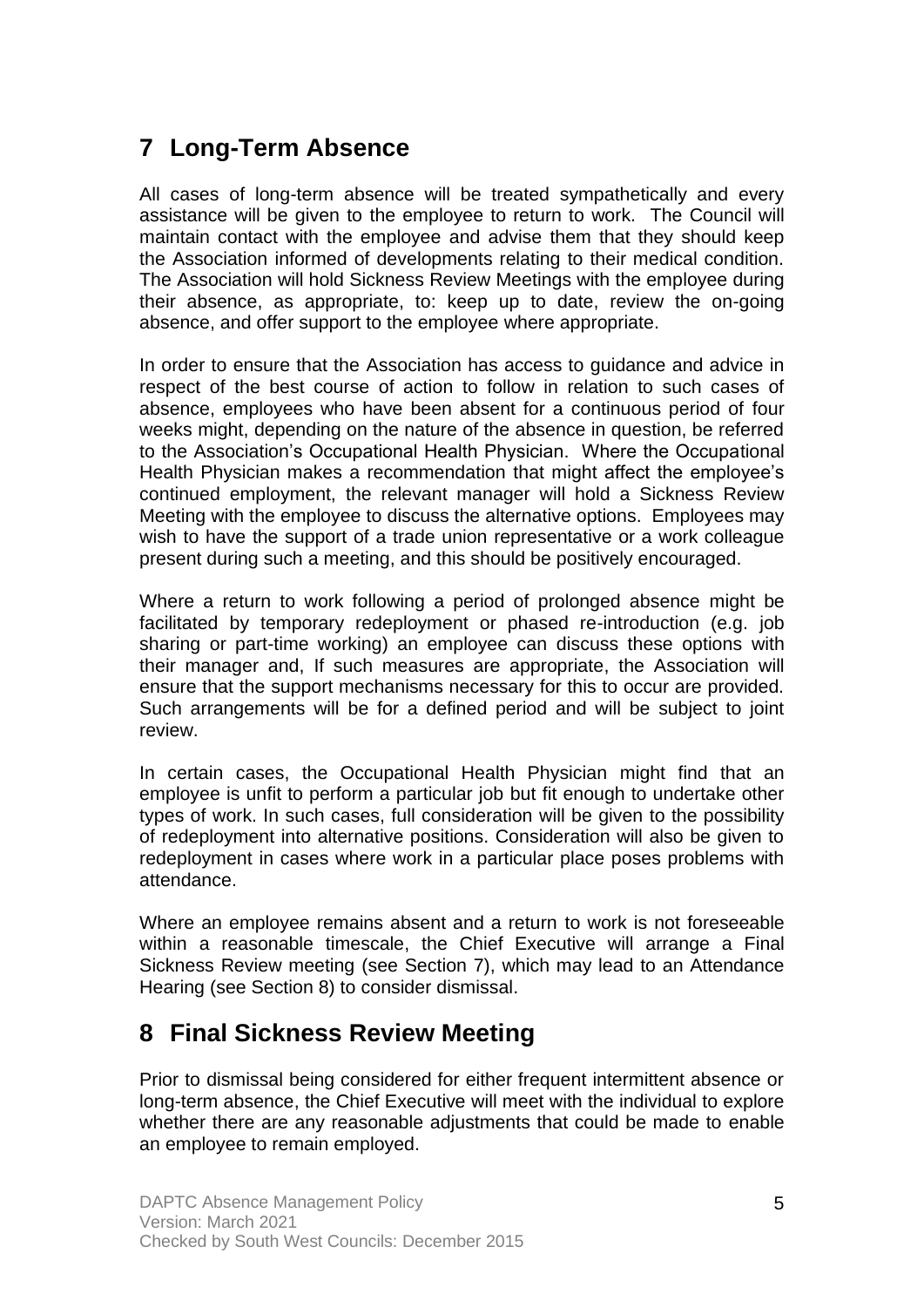Termination of employment may take place where:

- An employee is declared permanently unfit for work;
- An employee is declared medically unfit for their work and alternative employment cannot be found;
- A decision has been taken that the service can no longer tolerate a high level of absence; or
- A decision is taken, within the Association's disciplinary process, that an employee has wilfully abused the sickness absence/payments provisions or absented themselves without permission.

## **9 Attendance Hearing**

To reach a decision about whether dismissal is appropriate, an Attendance Hearing will be arranged. The employee will be invited in writing to attend the hearing and notified of their right to be accompanied by a Trade Union Representative or colleague.

The Hearing Panel will be comprised of three members of the Personnel Committee, who will make the decision. The Chief Executive or relevant manager will attend to outline the history of absence and any relevant steps taken and advice received.

All paperwork relating to the hearing will be circulated 5 days in advance of the hearing to all parties attending.

Once the Panel has considered the manager's and employee's cases, and all other relevant information, it will adjourn to make a decision.

The decision of the Panel will be confirmed to the employee in writing within 5 working days. The letter should clearly set out:

- 1. The Panel's decision:
	- a. If a warning has been issued the timescale for this and the level of improvement required;
	- b. If the decision is not to take action at this point and to review again in a certain time period, the applicable timescale for this; or
	- c. If the decision is to dismiss the employee, inform them of their relevant notice period and provide them with any relevant pension information; and
- 2. The employee's right of appeal.

### **10Appeals**

Employees have the right to appeal against any decision to issue a formal warning or dismissal under this procedure. If an employee wishes to appeal, they should write to the Chief Executive setting out the grounds of their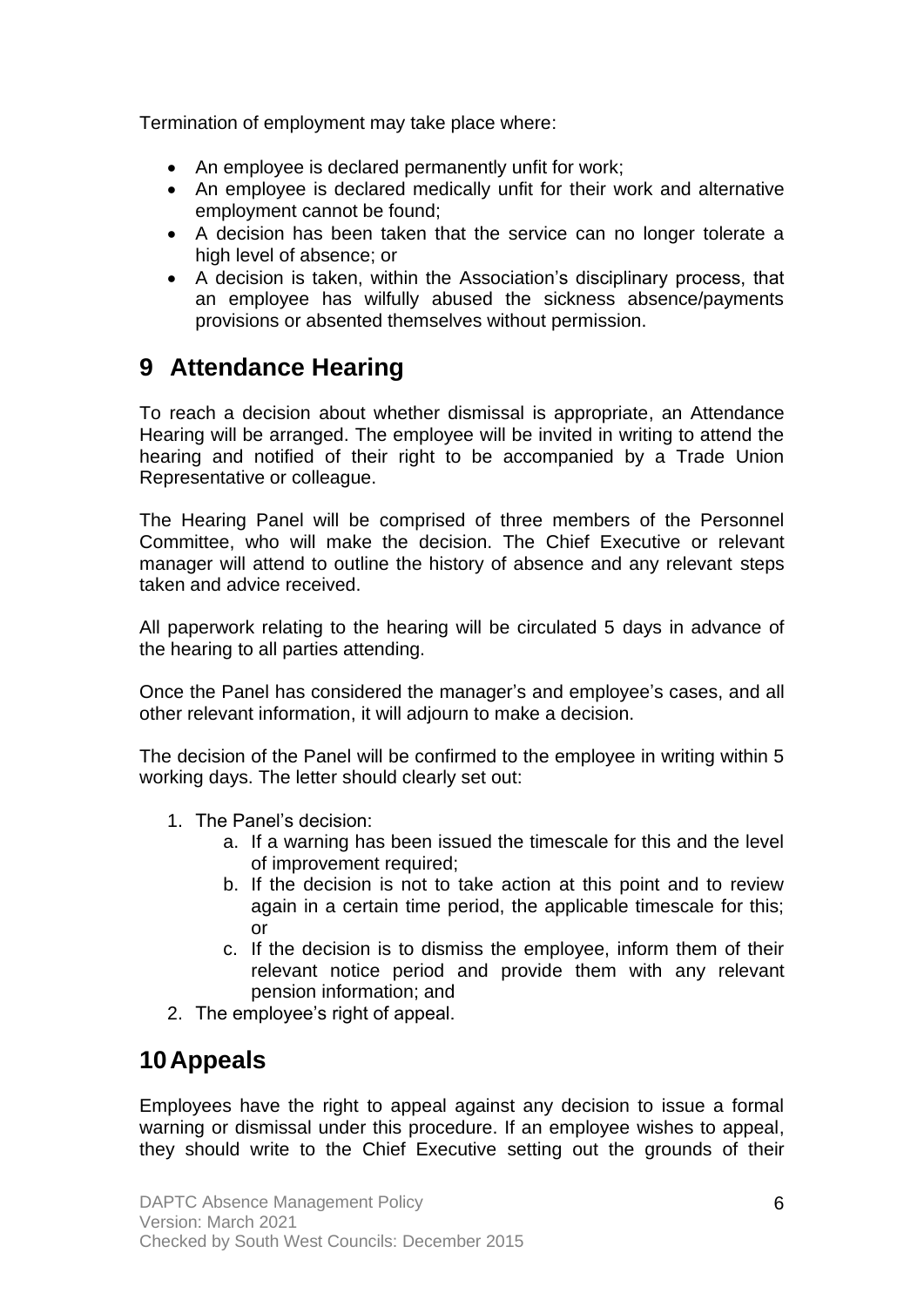appeal. This must be done within 10 days of the date of the letter informing them of the outcome of the Attendance Hearing.

Appeals will be heard by a separate panel of members, who will also normally be part of the staffing committee. An appeal hearing will be held where the employee can present their appeal. The Chair of the original panel will also attend to explain the original decision. Witnesses may be called.

Once the Appeal Panel has considered both the employee's appeal and the Hearing Chair's case, and considered all other relevant information, it will adjourn to make a decision.

The decision of the Appeal Panel is final and will be confirmed to the employee in writing within 5 working days. There is no further right of Appeal.

#### **11Personal, Domestic, or Work-Related Problems**

Where an employee reveals that their absence has been a consequence of personal, domestic, or work related problems, the relevant manager should endeavour to discuss with them any relevant details that they wish to disclose. Although an employee may have genuine concerns about revealing sensitive or personal information, they should be reminded that such matters will be treated confidentially and that the Association cannot assist them if it is not made aware of the problem. If an employee wishes to discuss matters with someone other than the relevant manager, the Chair of the Personnel Committee can be contacted for a confidential interview.

Once the problem has been clearly identified, appropriate assistance can be offered to the employee. In some circumstances, special leave, temporary adjustments in working arrangements, or referral to specialist agencies may be granted.

### **12Alcohol/Drug Dependency**

Where an employee discloses that their absences are a consequence of alcohol- or drug-related problems, they will be encouraged to seek help and treatment voluntarily through the Association's Occupational Health Service or through resources of their own choosing. Employees may be granted, if necessary, leave to undergo treatment and any such leave will be regarded as sick leave within the terms of the Association's sick pay scheme, with the monitoring of progress by the Occupational Health Service.

Should an employee refuses or discontinues any programme of assistance designed for them, then any unacceptable behaviour or inadequate standard of work will be dealt with on its merits through the Association's Disciplinary Procedure.

### **13Welfare**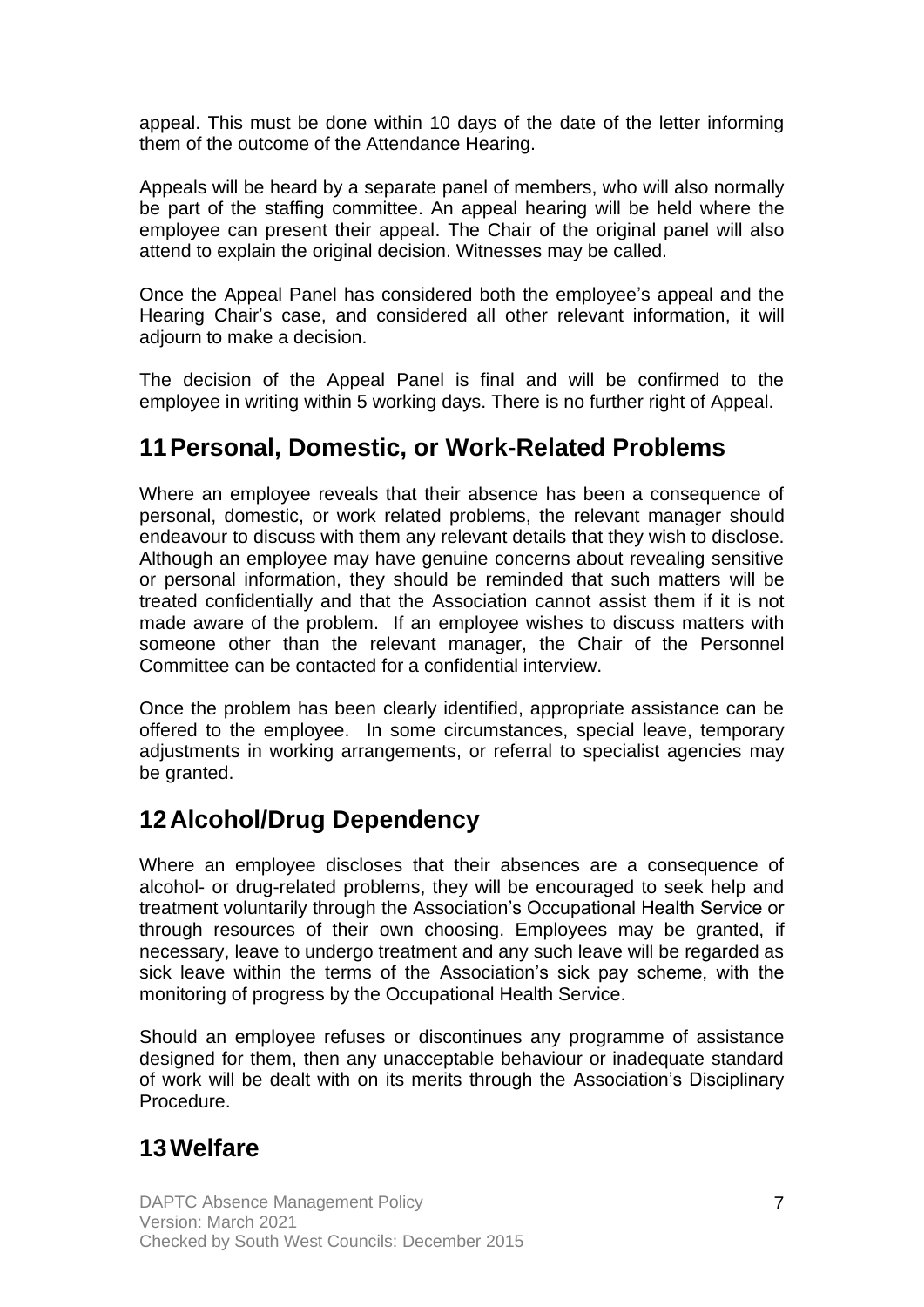If, as a consequence of medically related absence, the relevant manager has any concerns about an employee's ability to undertake the full range of duties and responsibilities associated with their post, consideration should be given to suspending them with pay, or finding alternative duties whilst medical advice is sought from the Occupational Health Unit.

# **14Monitoring**

Monitoring is an important part of sickness absence. In order for reports to be issued to managers, it is important that all absence from the workplace is reported. All signed absence forms should be returned as soon as possible after the employee's Return to Work Interview has been conducted. The Chief Executive will ensure that an absence history is maintained for each employee. These records will provide the base data for the compilation, at regular intervals, of statistics showing the level of sickness absence across the Council.

The sickness monitoring system will also enable the Chief Executive to identify Individual cases where frequent or lengthy absences have occurred, or where patterns of absence have been identified. However, the manager should view such notifications as a secondary means of identifying problems or potential problems.

The manager should ensure that they maintain comprehensive records at all times for each employee in relation to contact during and immediately following periods of sickness absence. These details should be maintained on the employee's personal file and should be treated with sensitivity and confidentiality at all times. Employees will be entitled to access these records on request.